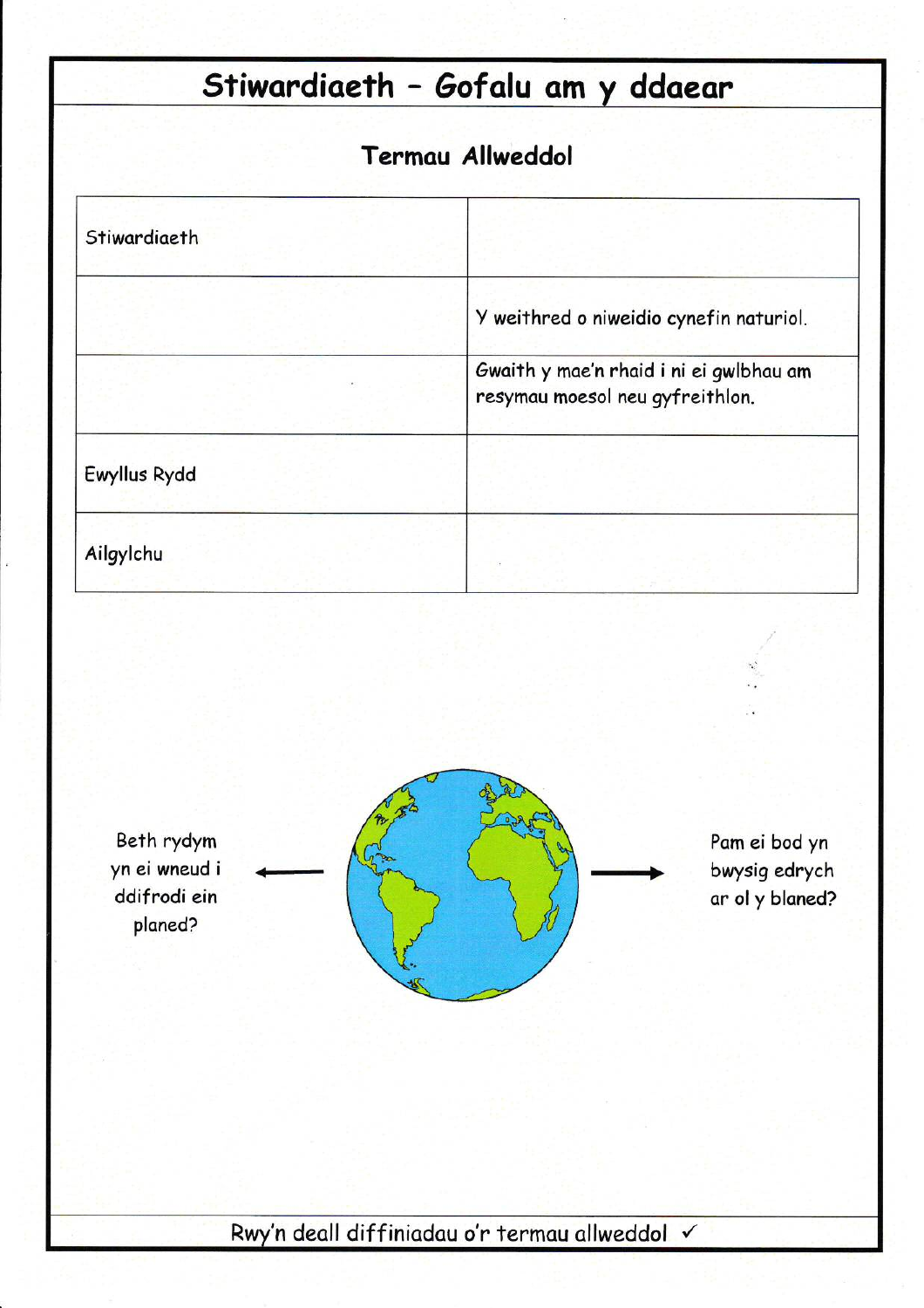| wedi eu gadael i greu eitemau newydd.<br>Y broses o ddefnyddio pethau sydd<br>am resymau moesol neu gyfreithlon.<br>Gwaith y mae'n rhaid i ni ei gwblhau<br>ddewis beth rydym yn ei wneud.<br>byd ar ran Duw.<br>Ewyllus Rydd<br>Dyletswydd<br>Ail gylchu<br>Llygredd | Y gred bod Duw wedi rhoi y gallu i ni i |  | <b>Y</b> weithred o niweidio cynefin naturiol. | Y gred ein bod yma i gymryd gofal o'r<br>Stiwardiaeth |  |
|-----------------------------------------------------------------------------------------------------------------------------------------------------------------------------------------------------------------------------------------------------------------------|-----------------------------------------|--|------------------------------------------------|-------------------------------------------------------|--|
|-----------------------------------------------------------------------------------------------------------------------------------------------------------------------------------------------------------------------------------------------------------------------|-----------------------------------------|--|------------------------------------------------|-------------------------------------------------------|--|

maa:termau a diffiniad.doc (03.18)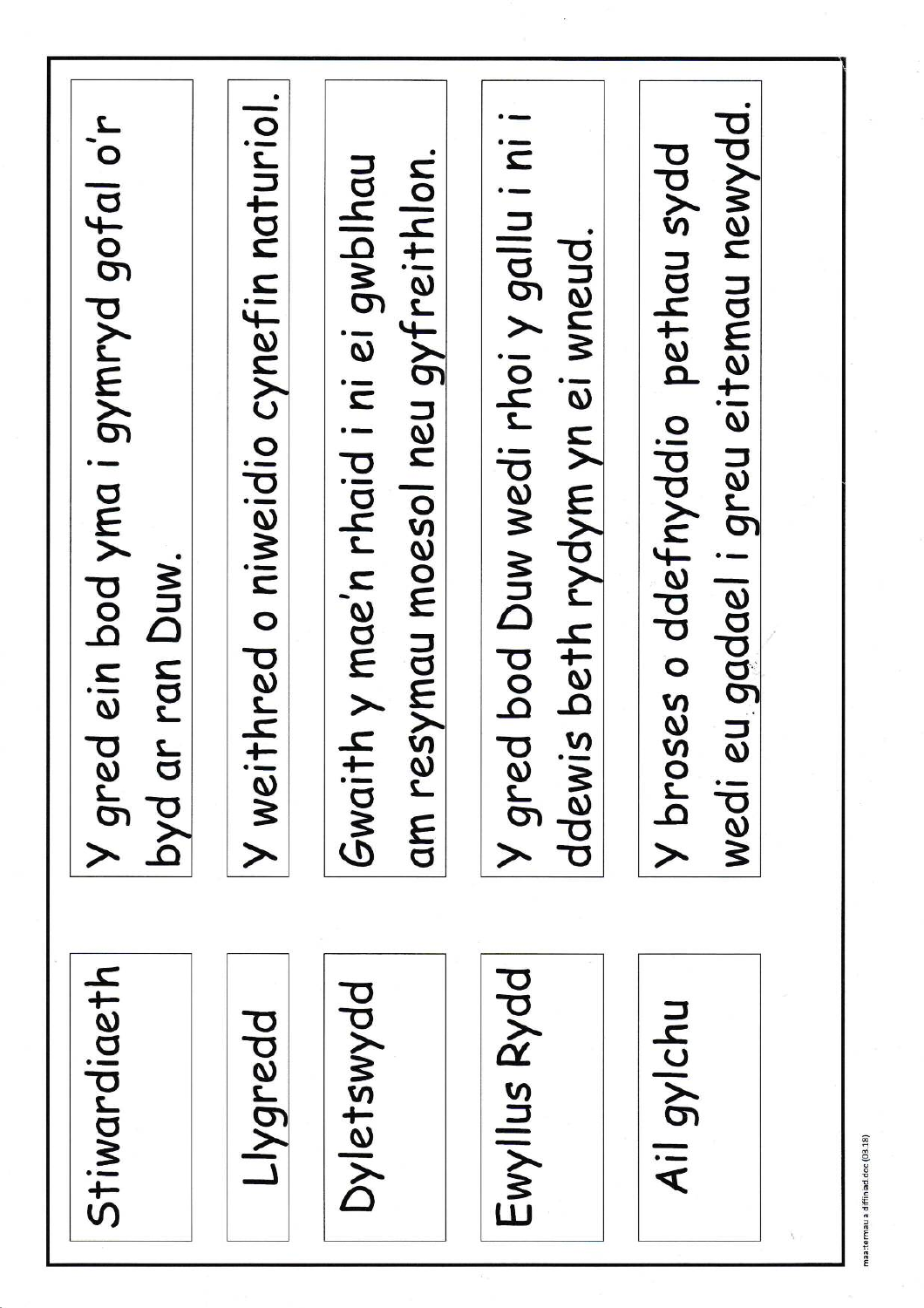### Thai Buddhist monks make robes out of plastic to curb ocean pollution



A Buddhist temple in the south of Bangkok has found a creative and sustainable method to curb the growing menace of Thailand's plastic waste.

Thailand ranks fifth in the highest contributor of plastic to the world's oceans list, and a temple in the south of Bangkok has launched a campaign to reduce the amount of plastic waste the country produces.

Monks residing at the Wat Chak Daeng temple have been recycling plastic bottles for over two years under the watchful eye of Phra Maha Pranom Dhammalangkaro, 54, the abbot of the temple in Samut Prakan province.

The temple aims to reduce the amount of plastic entering the Chao Phraya River, which flows south to the Gulf of Thailand in the western Pacific Ocean.

"I'm practicing the Buddha's teachings, which also align with solving the global environmental crisis," says the reverent abbot.

He says that he was struck at the idea of recycling plastic after his temple was littered with swarms of plastic waste.

#### **Recycled fabric**

While the temple's initial effort of burning the plastic bottles to make fuel proved inefficient, the monks switched to making t-shirts and eventually started making robes.

The robe making process involves collecting bottles and washing them after removing the caps and labels. The cleaned bottles are then crushed into plastic rolls.

These plastic rolls are further treated to make polyester fibres, which are then stretched, dyed and woven into fabrics for saffron-coloured robes.

The temple has since crushed over 40 tonnes (88.185 lb) of plastic and produced at least 800 sets of robes.

The robe set fetch between 2,000 baht (\$65.79) and 5,000 baht (\$164.47), which helps to keep the project afloat.

The project has also become a source of income for volunteers, many of whom are local housewives, retirees and disabled persons who help with sorting the waste.

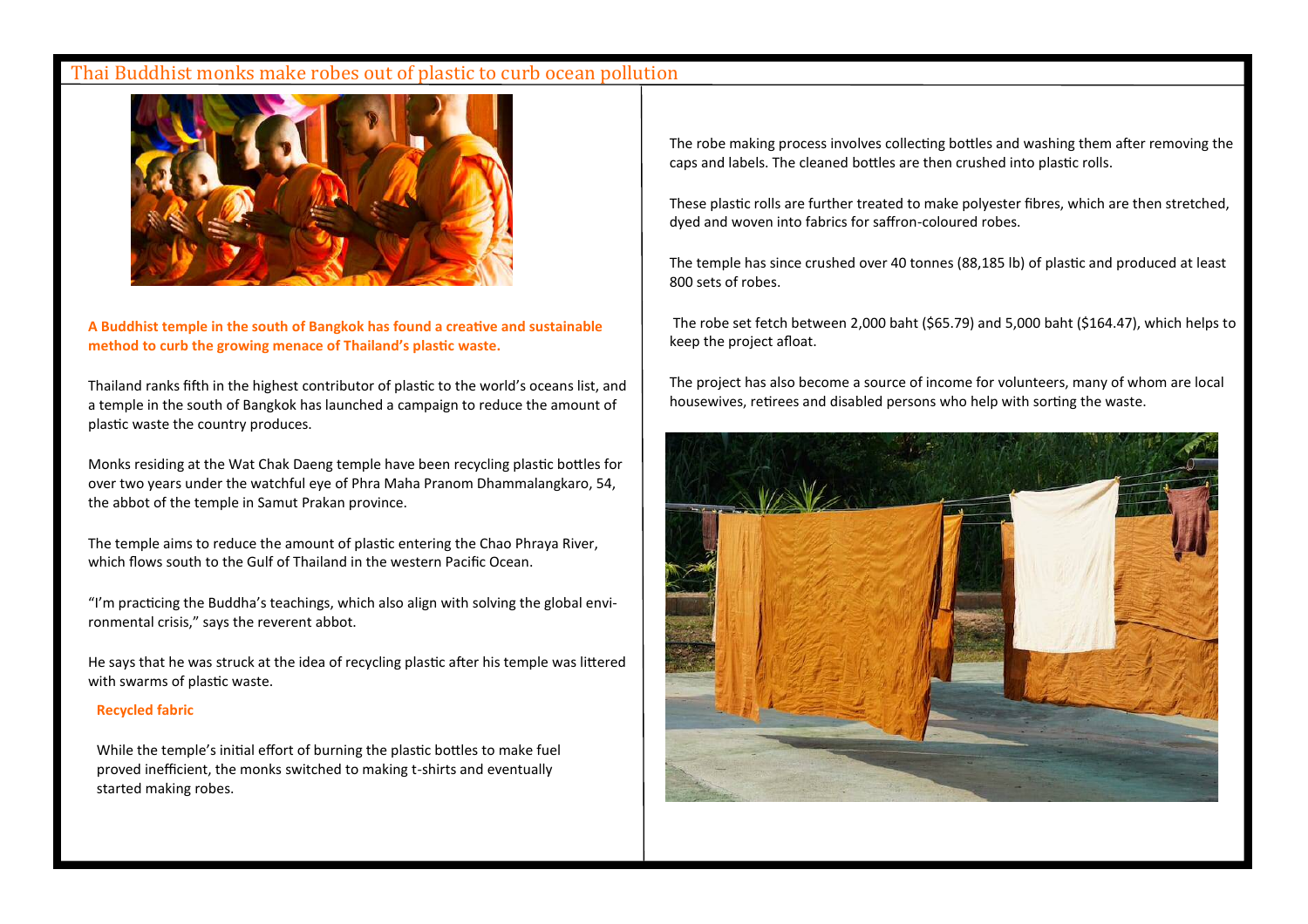#### **Need to clean up the environment**

"We all need to waste less and recycle more. That is why we encourage people to collect recyclable plastic bottles and bring them to us," says the head monk.

"By collecting and donating plastic bottles, they can make merit just as if they had donated robes. This way they can help clean up the environment."

While devotees offer monks alms like food and clothes, the Wat Chak Daeng temple encourages devotees to donate plastic bags and bottles.

"Donating one kilogram (2.2 lb) of plastic bottles can help make a full set of monk robes, which has a high return value, both in terms of money and merits," explains the senior monk.

Maha Pranom also educates the local communities on the need to reduce and recycle plastic.

"If you don't collect these plastics, where do they end up? In the stomachs of dugongs, dolphins, whales, and many other sea animals. Then they die," he says while interacting with the locals.



#### **Concrete contribution**

Apart from turning plastic bottles into new robes, the volunteers also compost

organic waste into fertilizers, turn food waste into biofuel and convert plastic waste into diesel fuel.

The temple's initiative has been lauded by conservationists and environmentalists.

"Not only are the monks making a concrete contribution to recycling, but they are raising awareness in their communities," said Chever Voltmer, Director for Plastics Initiatives at Ocean Conservancy.



https://www.totallyveganbuzz.com/news/thai-buddhist-monks-make-robes-out-of-plastic-to-curb-ocean-pollution/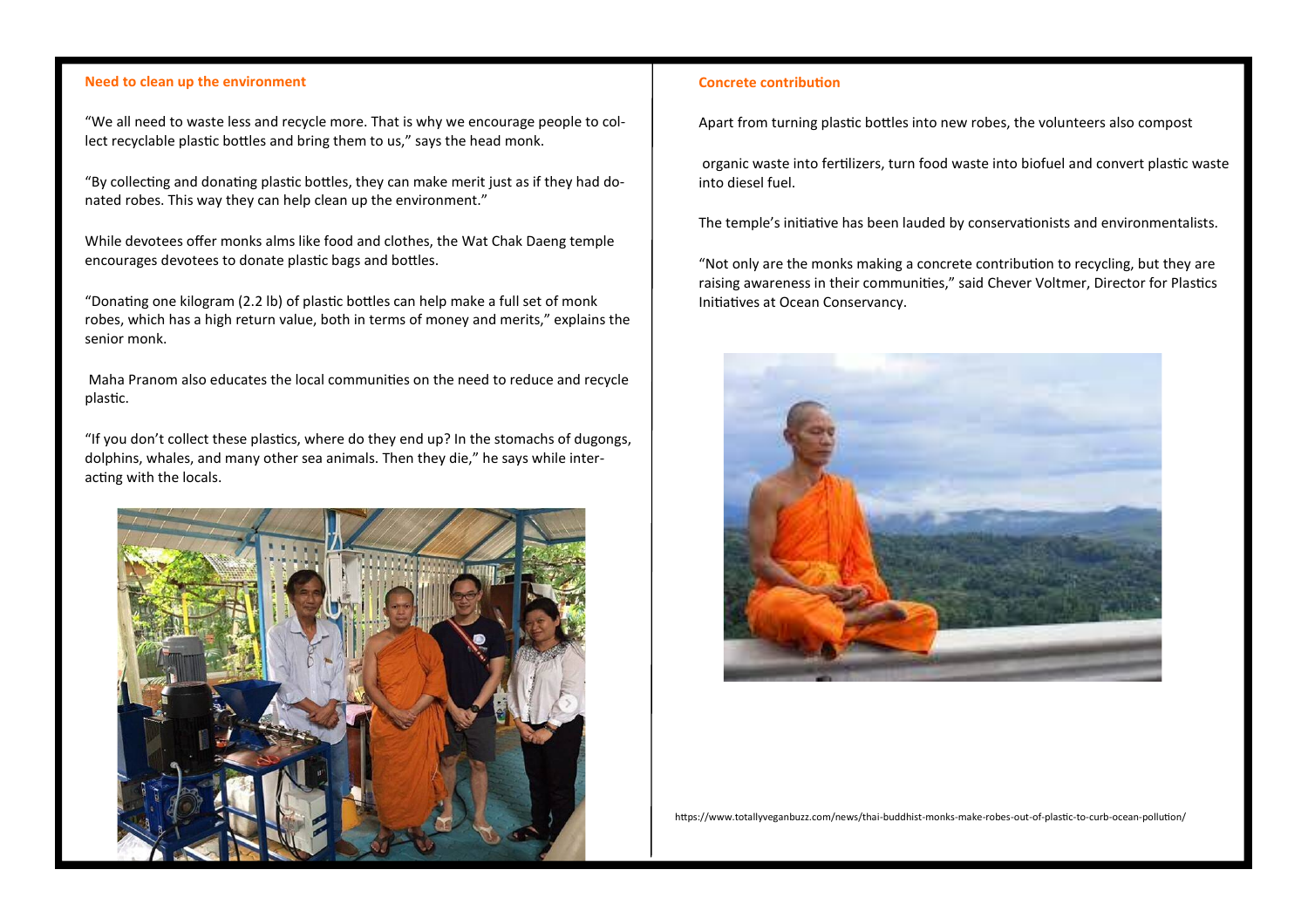Cafodd Buddha, sylfaenydd y grefydd Fwdhaidd ei eni yn Nepal yn y flwyddyn 623 cc **(cyfnod cyīredin).**

**Roedd Buddha yn amgylcheddwr, a oedd yn ymwybodol o bwysigrwydd gwarchod natur a'r byd naturiol.**

**The Buddha was born in the year 623 CE (common era) in Nepal. Buddha was an environmentalist who was aware of the importance of preserving nature and the natural world.**

1)Rhestrwch yr holl ffyrdd mae mynaich teml Wat Chak Daeng yn helpu'r amgylchedd.

\_\_\_\_\_\_\_\_\_\_\_\_\_\_\_\_\_\_\_\_\_\_\_\_\_\_\_\_\_\_\_\_\_\_\_\_\_\_\_\_\_\_\_\_\_\_\_\_\_\_\_\_\_\_\_\_\_\_\_\_\_\_\_\_\_\_\_\_\_\_\_\_\_ \_\_\_\_\_\_\_\_\_\_\_\_\_\_\_\_\_\_\_\_\_\_\_\_\_\_\_\_\_\_\_\_\_\_\_\_\_\_\_\_\_\_\_\_\_\_\_\_\_\_\_\_\_\_\_\_\_\_\_\_\_\_\_\_\_\_\_\_\_\_\_\_\_ \_\_\_\_\_\_\_\_\_\_\_\_\_\_\_\_\_\_\_\_\_\_\_\_\_\_\_\_\_\_\_\_\_\_\_\_\_\_\_\_\_\_\_\_\_\_\_\_\_\_\_\_\_\_\_\_\_\_\_\_\_\_\_\_\_\_\_\_\_\_\_\_\_

\_\_\_\_\_\_\_\_\_\_\_\_\_\_\_\_\_\_\_\_\_\_\_\_\_\_\_\_\_\_\_\_\_\_\_\_\_\_\_\_\_\_\_\_\_\_\_\_\_\_\_\_\_\_\_\_\_\_\_\_\_\_\_\_\_\_\_\_\_\_\_\_\_

\_\_\_\_\_\_\_\_\_\_\_\_\_\_\_\_\_\_\_\_\_\_\_\_\_\_\_\_\_\_\_\_\_\_\_\_\_\_\_\_\_\_\_\_\_\_\_\_\_\_\_\_\_\_\_\_\_\_\_\_\_\_\_\_\_\_\_\_\_\_\_\_\_

\_\_\_\_\_\_\_\_\_\_\_\_\_\_\_\_\_\_\_\_\_\_\_\_\_\_\_\_\_\_\_\_\_\_\_\_\_\_\_\_\_\_\_\_\_\_\_\_\_\_\_\_\_\_\_\_\_\_\_\_

----------------------------------------------------------------------------------------------------------------------- ----------------------------------------------------------------------------------------------------------------------- ----------------------------------------------------------------------------------------------------------------------- ----------------------------------------------------------------------------------------------------------------------- -----------------------------------------------------------------------------------------------------------------------

List all the ways the monks of Wat Chak Daeng temple help the environment.

2) Sawl set o wisgoedd (robes) mae 'r mynaich wedi ei cynhyrchu?

How many sets of robes have the monks produced?

3) Sawl Kilogram o boteli plastig sydd eu hangen i greu un wisg?

How many kilograms of plastic bottles is needed to make one set of robes?

4) Pwy yn y gymdeithas sy'n helpu'r mynaich i sortio'r gwastraff?

Who in the community helps the monks to sort the waste?

5) Beth, yn eich barn chi, yw eu cymhelliant i fod eisiau gofalu am yr amgylchedd? In your opinion, what is their incentive for wanting to protect the environment?

Mae angen poster ar y mynaich i ofyn wrth bobl i gasglu poteli plastig iddynt. Defnyddiwch y wybodaeth sydd yn yr erthygl i greu poster i'r mynaich.

The monks need posters to ask people to collect plastic bottles for them. Use the information in the article to create a poster for the monks.